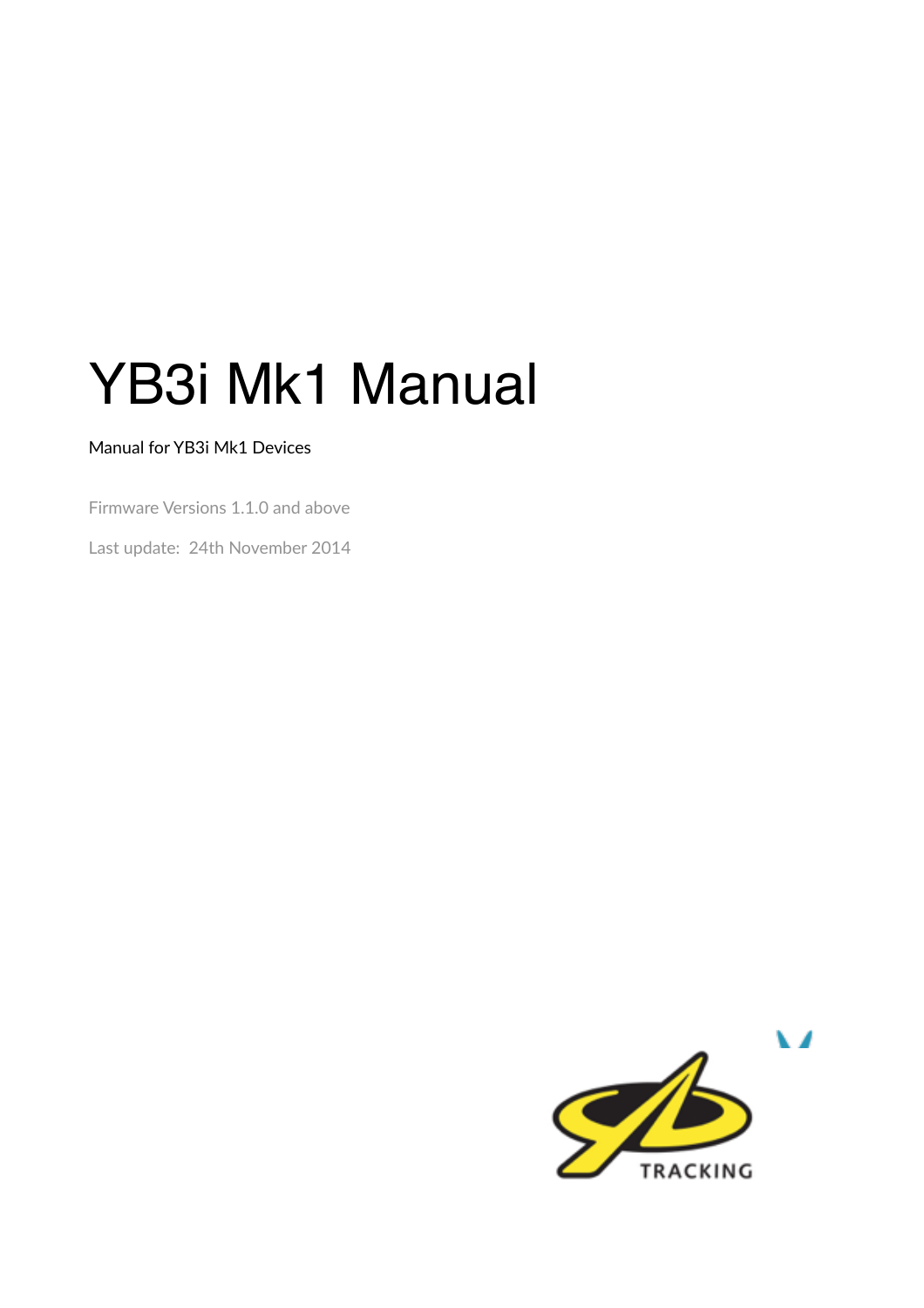| Using the Device, the Basics                |                  |  |
|---------------------------------------------|------------------|--|
| <b>Orientation, Set-up and Key Features</b> |                  |  |
| <b>User Interface</b>                       | $\boldsymbol{3}$ |  |
| <b>Orientation</b>                          | 3                |  |
| <b>Powering the Unit</b>                    | 4                |  |
| <b>Features and Facilities</b>              | 5                |  |
| <b>Operating Modes</b>                      | 5                |  |
| <b>Tracking Options</b>                     | 5                |  |
| <b>Alert Options</b>                        | 6                |  |
| <b>Settings / General Options</b>           | $\overline{7}$   |  |
| <b>Advanced Options</b>                     | 8                |  |
| <b>Device Maintenance</b>                   | 9                |  |
| <b>Replacing the Battery</b>                | 9                |  |
| <b>Cleaning</b>                             | 9                |  |
| <b>Fault Finding and Support</b>            | 9                |  |
| <b>Troubleshooting</b>                      | 9                |  |
| <b>Helpdesk and Support Details</b>         | 9                |  |
| <b>Battery Life Expectations</b>            | 10               |  |
| <b>Battery Life Expectations</b>            | 10               |  |
| <b>Warranty &amp; Notices</b>               | 11               |  |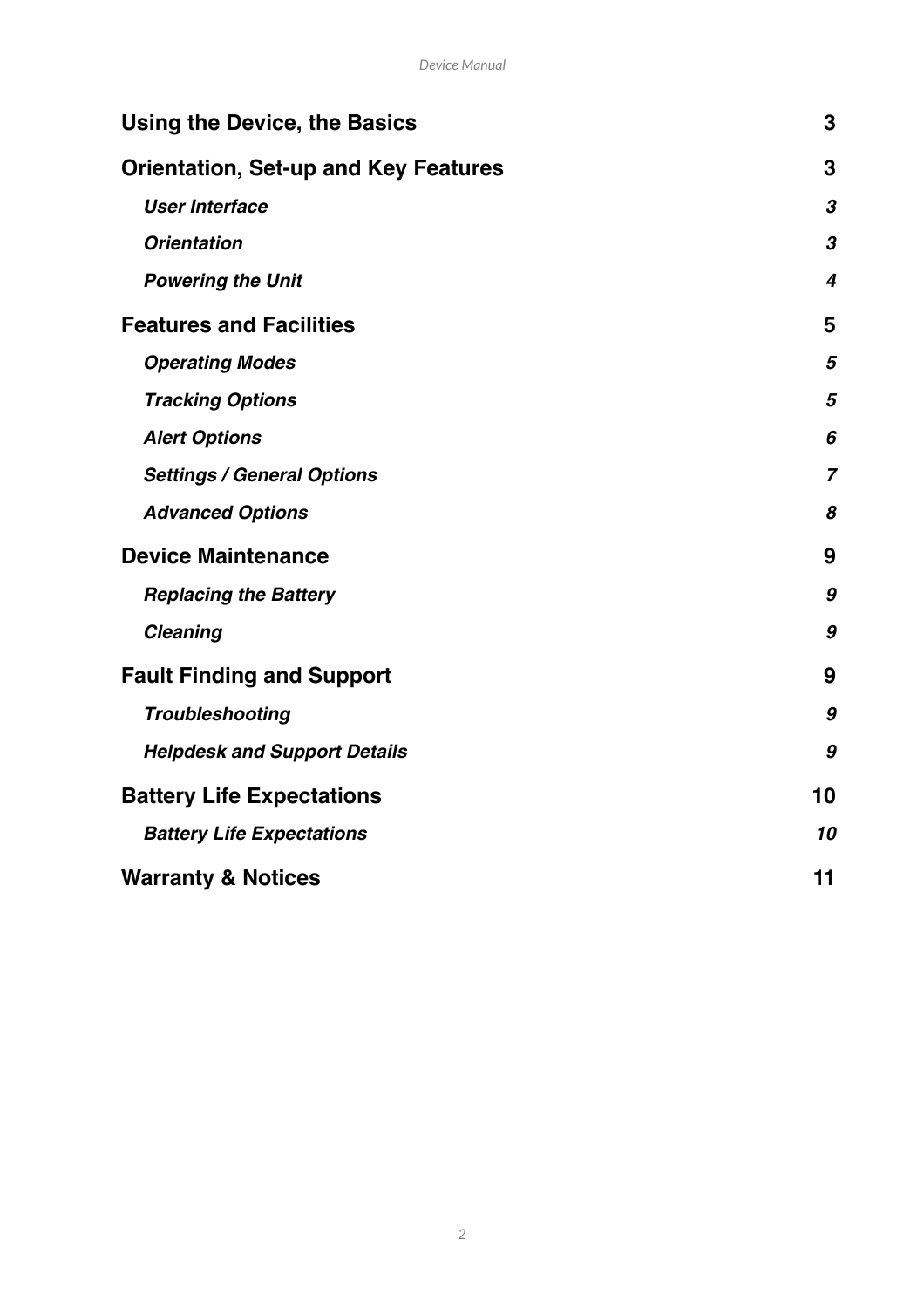*Device Manual*

## Using the Device, the Basics

This section outlines your device's capabilities and describes how to utilise them when in the field.



## **Orientation, Set-up and Key Features**

### User Interface

The RockFLEET has no user interface as such. The device is designed to be used in conjunction with the Connect app (available from the Google Play Store, or the Apple App Store) and either the YBlog system (for individual/consumer use) or the more comprehensive 'Core' management system (for corporate use).

The behaviour of many features of your device, including the alert features, are configured by changing settings in the management system or via the app.

### Orientation

Your unit is equipped with both Iridium & GPS antennas located on the top 'domed' part of your casing. For the best results it is important to be mindful of the orientation of your device when in use. To ensure good satellite signal, the antennae should be clear of obstructions and have a clear view of the sky.

Examples of obstructions include a heavily wooded area or inside a vehicle or building. Environments such as these offer very little, if any, view of the sky. In these instances, it would be best to reposition your device so that it can have a clear view of the sky, such as in a clearing, on the dashboard or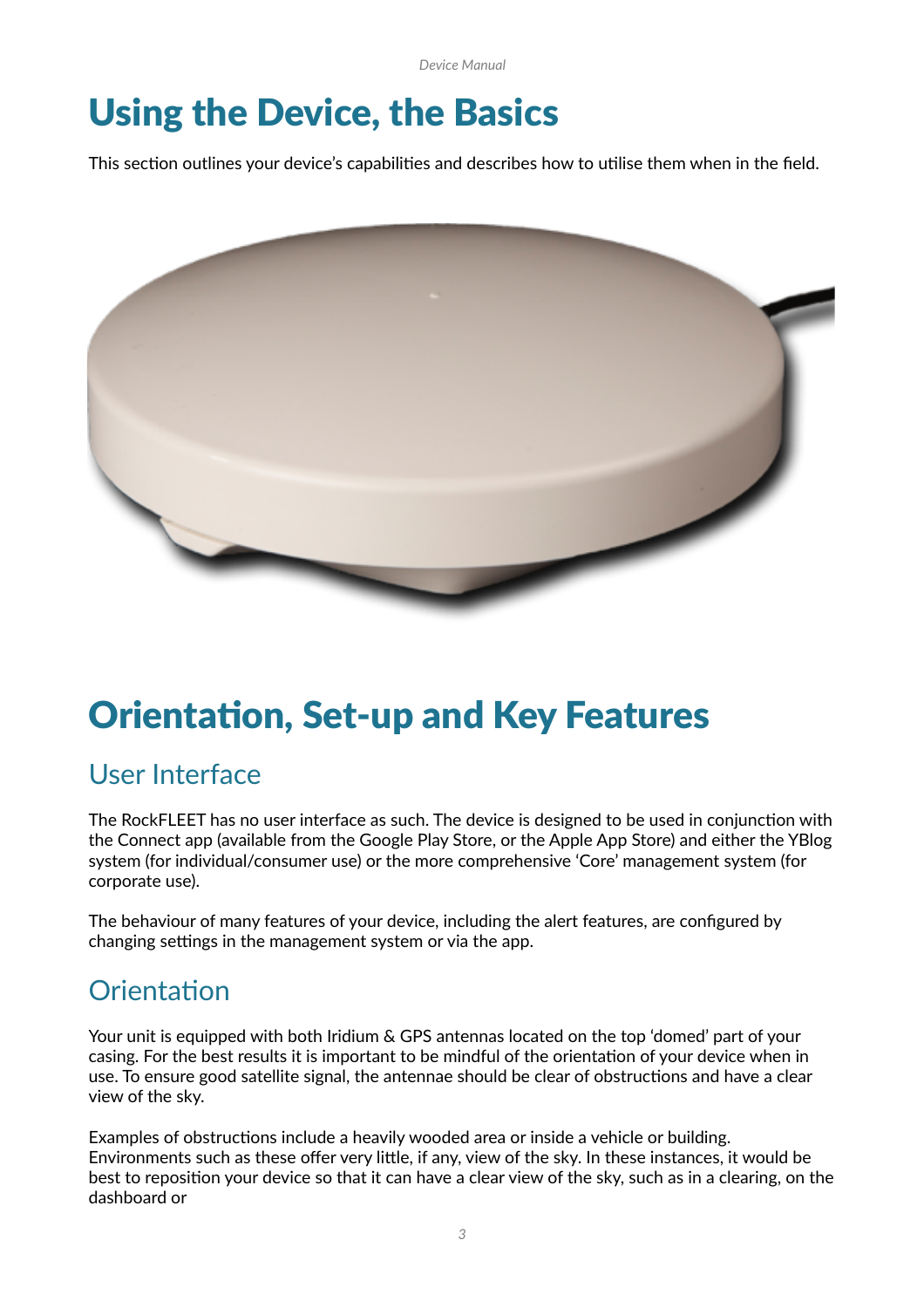rear window of a car or mounted on a pole or rail.

Once switched ON, your device will try to obtain a GPS signal. The time taken to obtain a signal will vary from few minutes when the device has never been used or not been used for a while to few seconds when the device is regularly used.

### Powering the Unit

The device is designed to attached to mains power for most of the time, via the cable. However, it does have an internal rechargeable battery which is used should the unit lose power. Depending on how you have the device configured (tracking frequency etc) the battery will last a variable amount of time. Please check the tables in the appendix for this data.

To attach the unit to mains power, simply wire the positive and negative cores of the cable into your power supply. The unit will run on any voltage between 9v and 32v. It will draw a maximum of about 700mA under normal operation.

If you intend to fuse the circuit we would suggest fitting a 2A fuse, which allows for extra power used by the GSM module (if you have that option installed).

Depending on the model of device you have, you may have a 2-core, 4-core or 8-core cable. Wiring should be carried out as per the following:

**Standard 2-Wire**

Red: Live (9-32v DC) Black: Neutral (0v DC)

**NMEA 4-Wire** 

Brown: Live (9-32v DC) White: Neutral (0v DC) Green: NMEA A (non-inverting input)  $( + )$ Yellow: NMEA B (inverting input)  $(-)$ Black: Screen/Ground

**Special 8-Wire** 

Brown: Live (9-32v DC) White: Neutral (0v DC) Green: NMEA A (non-inverting input)  $( + )$ Yellow: NMEA B (inverting input)  $(-)$ Blue: Input A Pink: Input B Grey: Aux Black: Screen/Ground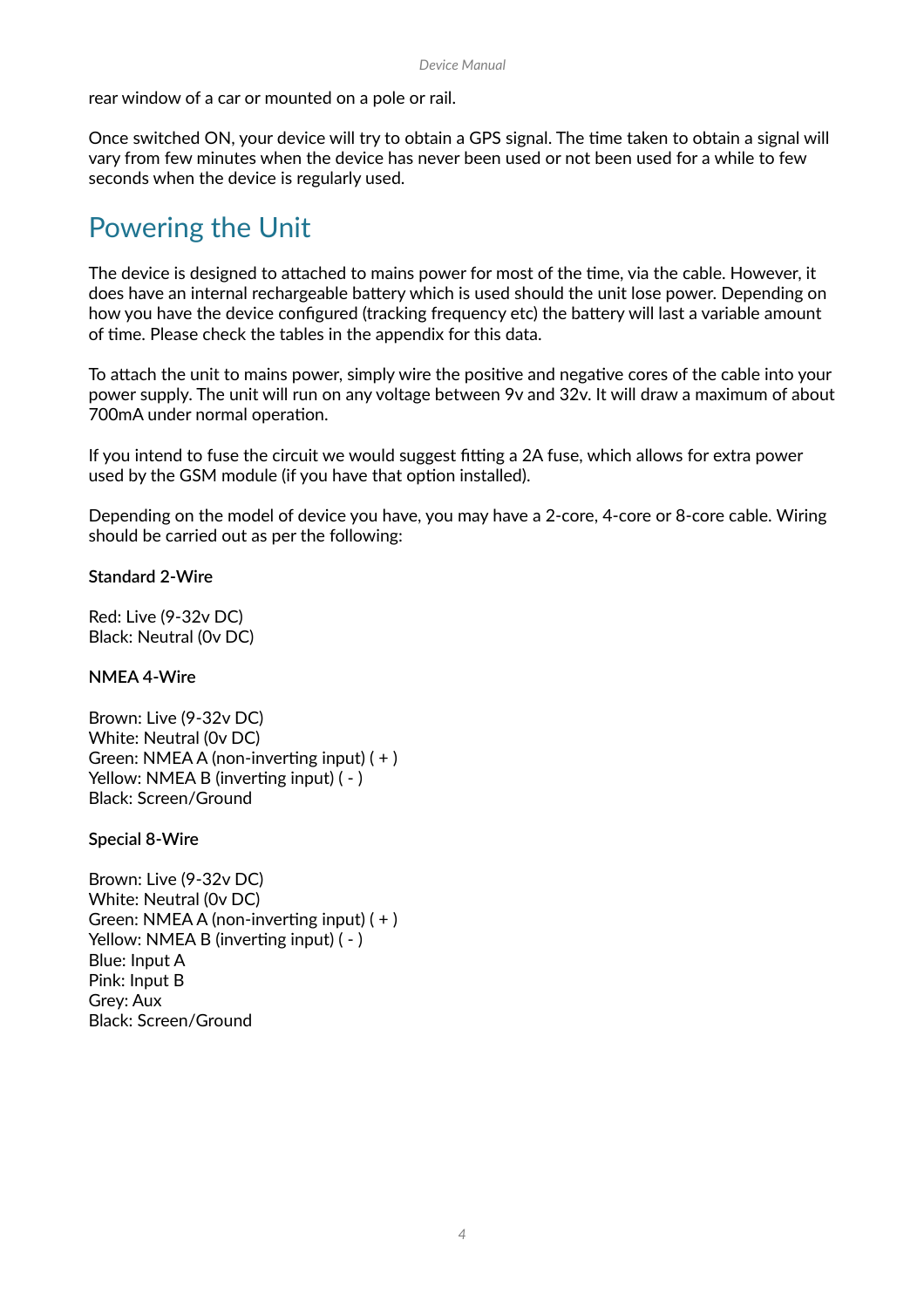## **Features and Facilities**

## **Operating Modes**

#### **Shipping Mode**

When the device is in shipping mode, all radios are turned off, including Bluetooth. In this mode, the Device will not transmit or receive any position reports or messages. This is the equivalent of 'Flight Mode' and suitable for transport.

You can activate the unit by applying power to the cable. A few seconds after activation, the unit will beep quickly, and will then be activated and you should be able to connect to the device to configure using the Connect App.

#### **Ac9vated**

When turned on the device will automatically send position reports and messages as per its current settings.

There is an LED indicator on the bottom of the unit. The LED has the following indicator modes:

- $\bullet$  Intermittent green flash running on external power
- $\bullet$  Intermittent red flash running on battery
- Red/Green alternating booting up or updating firmware
- Off in shipping mode, stealth mode, or battery has run out and no external power

#### **Configuring the features**

To access and configure all the features of your device, you need to use the Connect app. Download the Connect app from the Apple App Store, or the Google Play Store.

**You can obtain more details about the app, including a guide on how to use, from our website.**

## **Tracking Options**

#### **Status on/off**

Choosing this option allows you to turn the automatic position reporting on or off. When turned on, the device will automatically obtain a GPS fix and transmit it at a set frequency (see below).

#### **Report Frequency**

Using this option the frequency of automatic position reporting can be viewed and set. Options range from 'Continuous' which will obtain and send reports as quickly as possible, to 12-hours, allowing for 2 automatic reports per day. There is also a BURST mode.

#### **Burst Settings**

Burst mode allows the device to collect many GPS reports, in order to get more accurate tracking information, but to send them as a batch in order to keep airtime costs down. For example, the device can collect a GPS fix every 5 seconds, and then transmit those positions once per minute.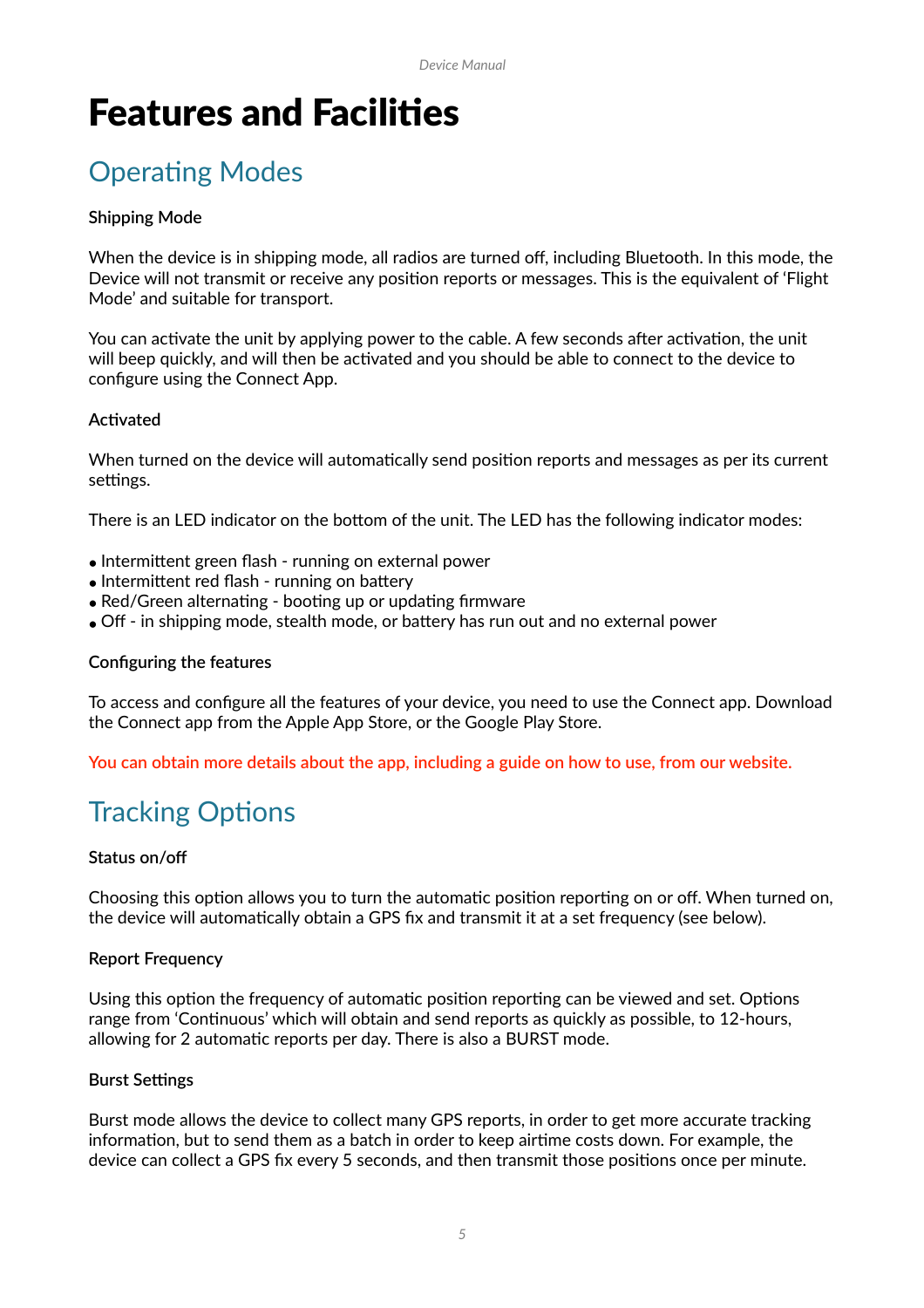To set burst mode, in the Report Frequency you need to choose Burst. Then, in the Burst Settings menu you can choose how often you wish to take a fix (Burst fix) and how often you wish to transmit (Burst transmit).

*Note: This mode will use power more quickly than other tracking modes, since GPS is kept on all of the Fme.*

Although airtime costs are reduced using burst mode, depending on your settings you may use more than 1 credit per transmission. 1 credit will pay for up to 3 positions inside a single fix. So, for example, if you are taking a position every 5 minutes, and transmitting every 15 minutes (so 3 fixes transmitted), this will cost 1 credit per transmission. If you take a position every 5 minutes, and transmit every 30 minutes (so 6 fixes transmitted), this would cost 2 credits per transmission.

#### **Activity Sense**

Turning activity sense ON will mean that the tracker will switch between the normal 'report frequency' when stationary, and transmitting using the 'burst settings' when moving.

#### **NOTE - THIS CAN COST SIGNIFICANT NUMBERS OF CREDITS, ONLY TURN THIS ON IF YOU KNOW WHAT YOU ARE DOING!**

Activity sense can be particularly useful if you want to transmit whilst you are moving, and then transmit at a much slower rate when you are not moving. For instance, tracking vehicles or aircraft.

There are sensitivity levels inside the Activity Sense menu which are useful to tweak when the device thinks it is 'moving' - this will depend on your exact situation, but we have found that setting both options to '24' is a good start, and works for most situations.

### **Alert Options**

#### **Timer Alert**

This option allows you to set an alert message to be sent after a pre-defined interval. This is useful if you would like to send an alert in the eventuality that you are not able to cancel the alert within a pre-defined time. Timers can be chosen between 5-minutes to 12-hours.

#### **Temperature Alert**

Should the temperature leave your defined range (e.g. 0 degrees to 40 degrees) then an automatic alert will be sent. This option allows you to turn this alert type on/off and set the temperature over which the alert will be sent.

#### **Power Loss Alert**

If this option is turned on, should the unit lose external power then an automatic alert will be sent.

#### **Geo-fence Alert**

This alert type allows you to set your current position, then set a distance. Should the device leave the pre-defined circular area, an automatic alert will be sent.

#### **Collision Alert**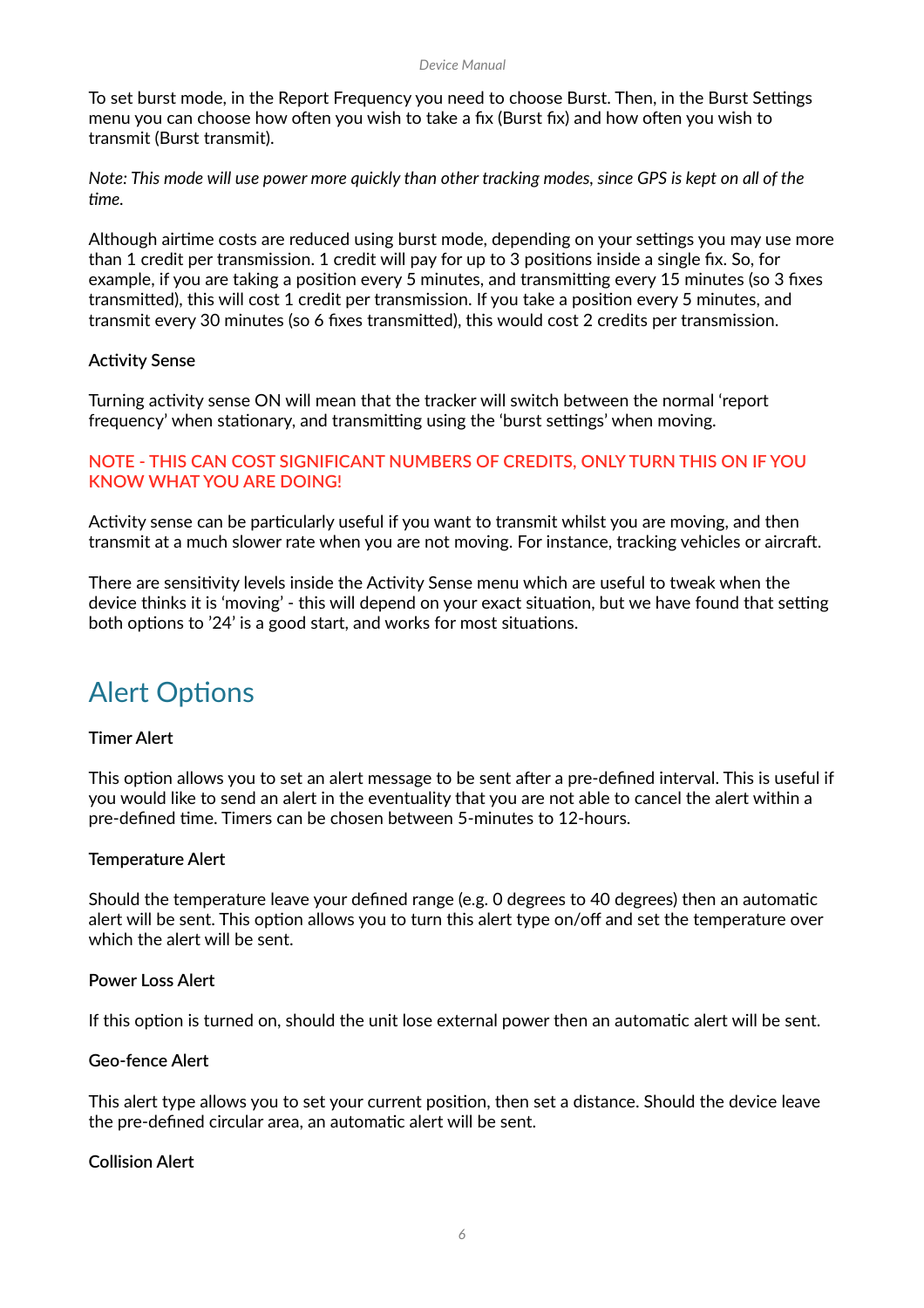This alert is somewhat experimental in nature, as a 'collision' can vary in force and strength, and so every situation is different. This alert can be used to notify you of a given shock being applied to the device. There is a 'threshold' and a 'duration' setting. The threshold sets how many G-forces will set off the alert, and the duration sets how long that force needs to be constantly applied for, before the alert is set.

At its lowest settings, the alert will detect a simple 'tap' on the device. At the highest settings, it will not send an alert until a very strong impact is detected.

We suggest you experiment with the settings, if this is of interest, to find what works in your particular situation.

### Settings / General Options

#### **PIN Code**

The default PIN is 1234. Here you can set a PIN code to access the device and configuration options using the app.

#### **GPS Wakeup time (Early Wakeup)**

By default the unit will wake up 20 seconds before the automatic position reporting time, in order to obtain a GPS fix before transmission. In challenging conditions, or where visibility of the sky is limited, it may be required to increase this wakeup time to allow the GPS more time to get a fix.

Options range from 20 seconds to 3 minutes. By increasing this time, battery life will be decreased.

#### **Send Config Report**

This menu option will prompt the device to send a configuration report detailing its current setup to our systems for support purposes. Your device will automatically do this every time it is activated, so you only really need to use this option if asked to by a support engineer.

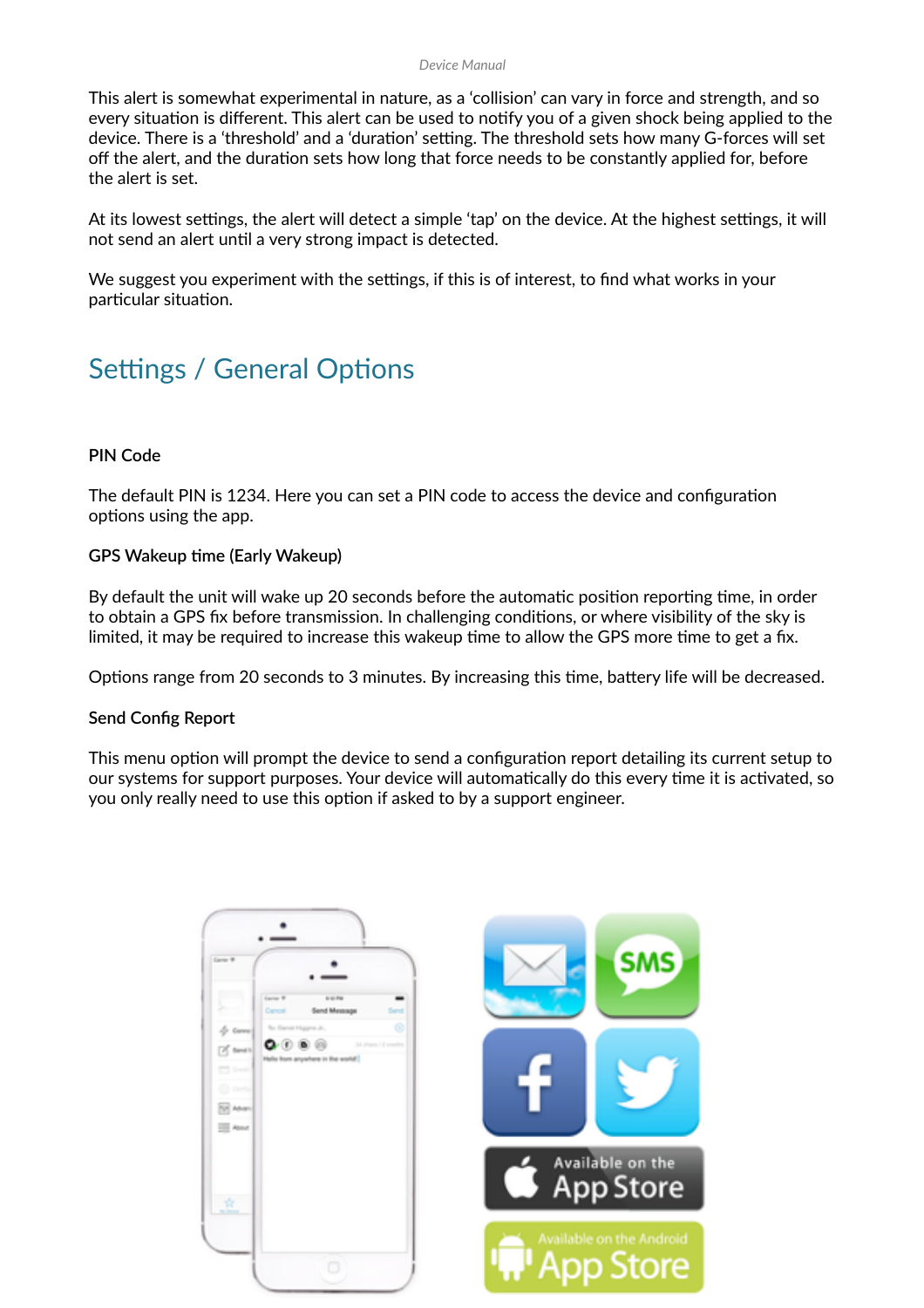## **Advanced Options**

The advanced options contain a number of features, dependent on your device model. These features are for advanced use only, and should only be adjusted under instruction from a member of support staff or following specific instructions. We will not be held responsible for any additional charges incurred or problems caused if you adjust these settings without advisement.

A few of the more important options in this category are:

#### **GPS Hot**

In some situations you may want to immediately mark a position with a manual report whilst travelling at speed. In this sort of situation you want to be able to rely on an instant GPS fix when you fire a manual report.

With GPS Hot turned ON, this means GPS is continually keeping track of your position so there is no delay between the time you fire a manual report and the time the position is marked. This mode will use power more quickly than other tracking modes, since GPS is kept on all of the time.

#### **Mail Checking**

This setting can be used to force the device to check for new messages every X minutes. It is set by default to Off.

**WARNING: Be aware, inbox checking uses up credits just like normal position reports. A normal tracking report also checks for new messages, so you DO NOT need both Tracking and Inbox Checking set to ON. You will use up twice as much credit if you have both items turned on.**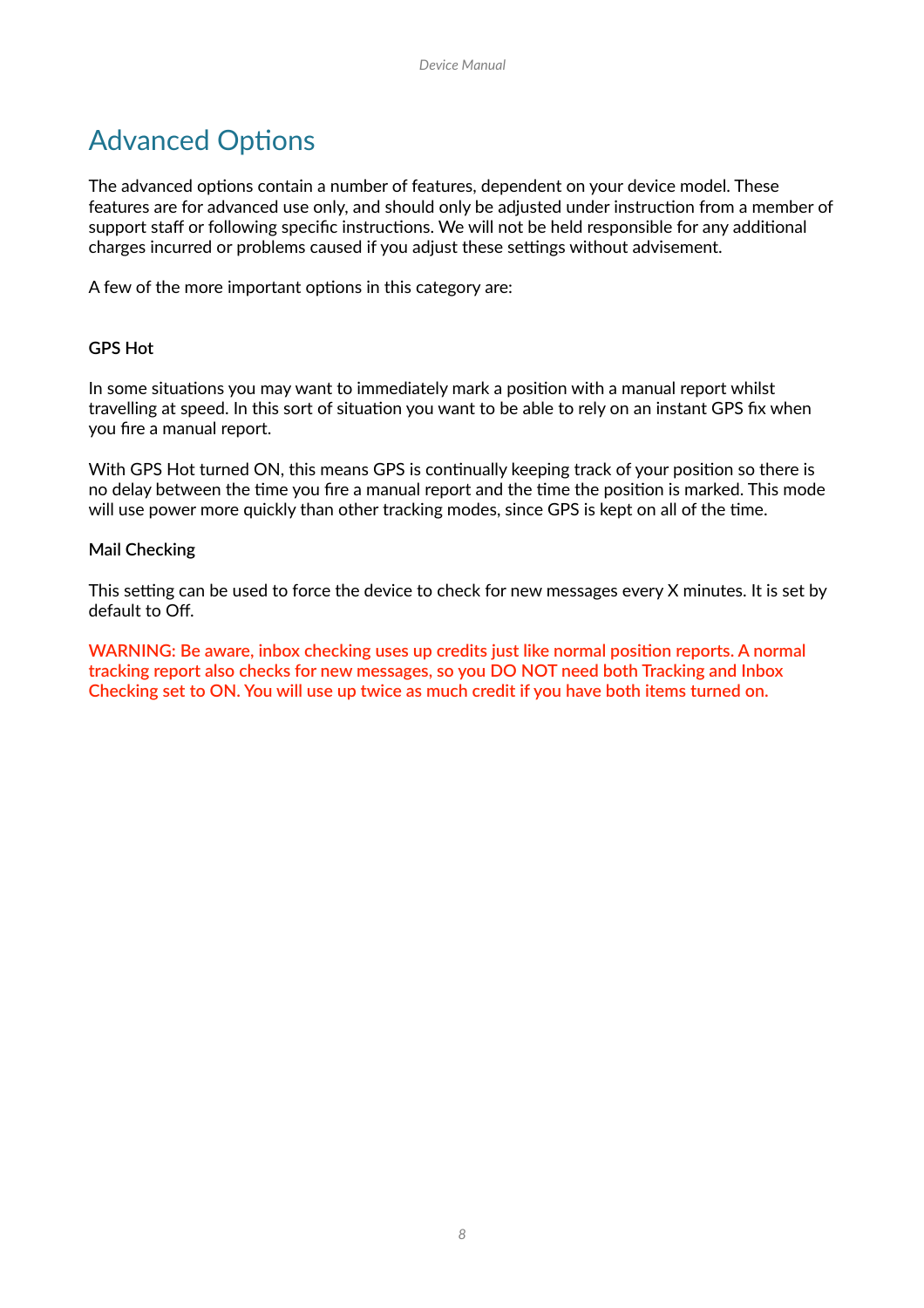## Device Maintenance

## **Replacing the Battery**

Rechargeable batteries have a limited number of charge cycles and may eventually need to be replaced. The device battery is not user replaceable; it can only be replaced by your device service provider.

Having said this, the battery in the device should maintain its ability to charge to at least 90% of capacity through 1000 charge cycles. This means that if you charged the unit every day (unlikely) the battery would need to be replaced every 3 years. If you charged the device once a week, it would need the battery replacing once every 10 years. Realistically, you do not need to worry about this.

## **Cleaning**

To clean your Device, unplug all cables and turn off. Then use a soft, slightly damp cloth to clean any dirt.

Do not use alcohol or abrasive substances to clean your device.

## Fault Finding and Support

## Troubleshooting

If something isn't working correctly, you should first ensure the unit is powered, and any in the circuit are good. You can also do a hardware reset the device by swiping the reset magnet all the way around the outside edge of the unit. The unit will beep after about 10 seconds, and will then be reset.

If neither of the above work, then please get in touch with the helpdesk, using the details below.

## Helpdesk and Support Details

For assistance, please contact the Rock Seven support team by emailing support@rock7.com - it would greatly help us if you provided the following information:

- Name and contact number
- Serial number of the Device (see serial number label)
- Symptoms of the fault
- History of action taken to attempt to rectify the fault

Please remember that the more information you can give us, the better we'll be able to help you. A simple 'it doesn't work' isn't enough - please be as descriptive as you can, and we can then get you up and running again as quickly as possible.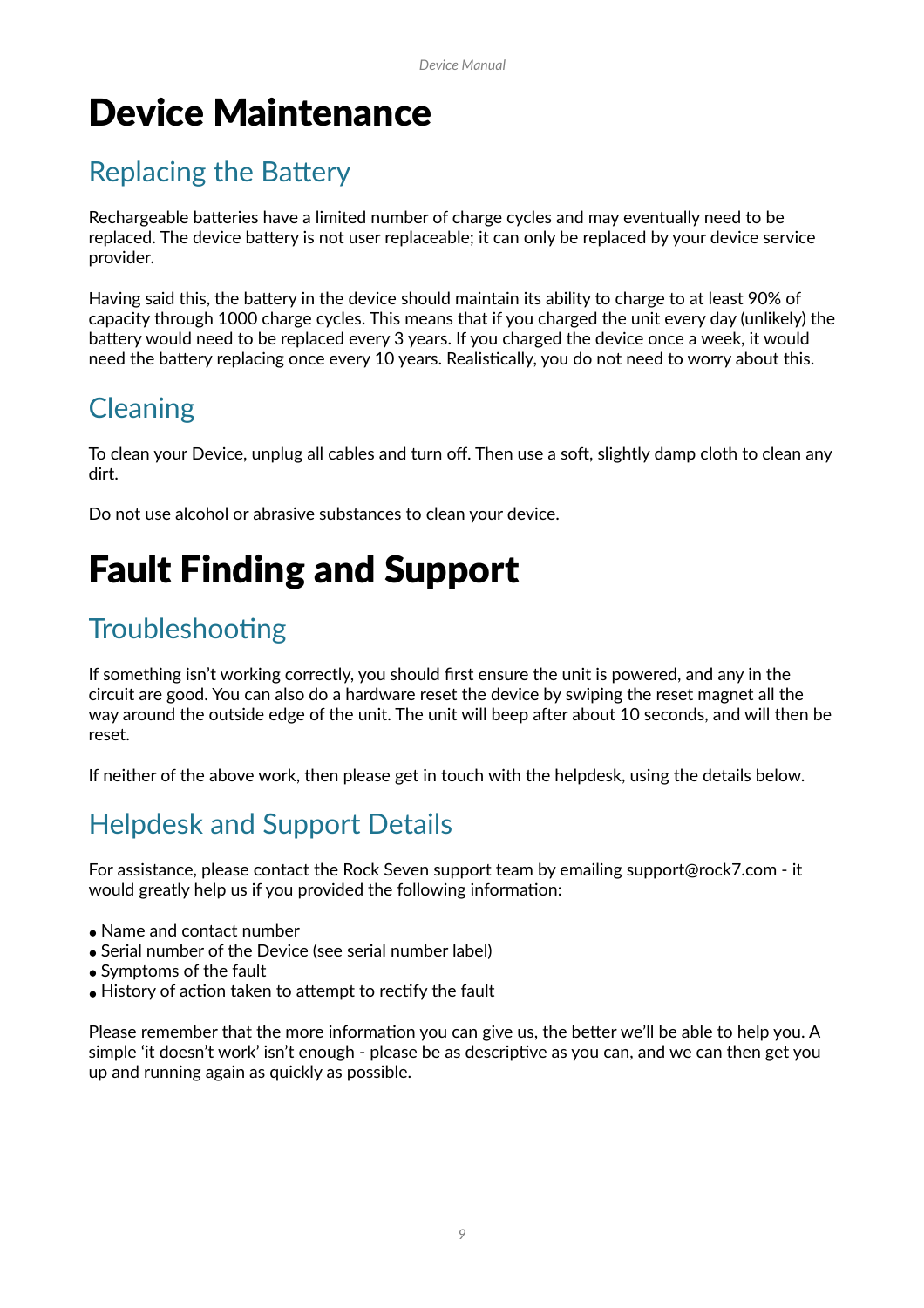## **Battery Life Expectations**

### **Battery Life Expectations**

Your device is designed to be run on mains power most of the time. However, it has an internal backup battery which will be used in the absence of external power. These battery life predictions assume the following:

- GPS Early-wake set to 20s
- $\bullet$  Clear sky conditions

| Interval   | <b>Transmissions</b> | <b>Hours</b> | <b>Days</b> | <b>Weeks</b>   |
|------------|----------------------|--------------|-------------|----------------|
| Continuous | 1500                 | 25           | 1           |                |
| 5 minutes  | 900                  | 75           | 3           |                |
| 15 minutes | 850                  | 210          | 9           | 1.2            |
| 30 minutes | 700                  | 350          | 14          | $\overline{2}$ |
| 1 hour     | 600                  | 600          | 25          | 3.5            |
| 4 hour     | 550                  | 2200         | 90          | 12.8           |
| 8 hour     | 500                  | 4000         | 165         | 23.5           |

As with all portable battery powered devices, battery life can be significantly shortened by extreme temperatures and some usage patterns. Key factors which will shorten the number of transmissions possible on a battery charge are:

- Use of GPS Hot Mode and Burst Mode
- Poor positioning, so poor view of the sky (most likely!)